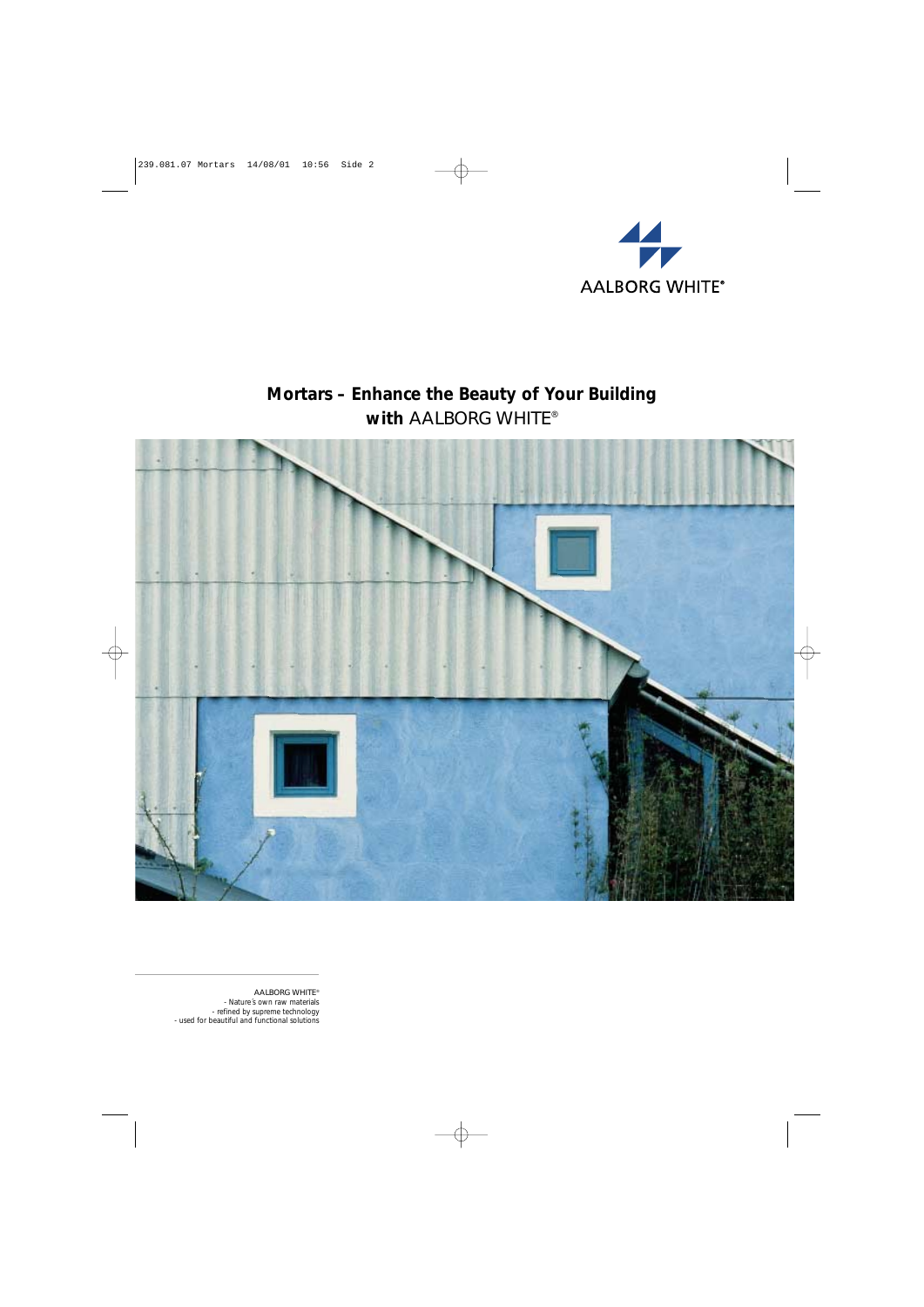# **Bright and Richly Coloured Plaster and Stucco with** AALBORG WHITE®



Mortars are used in a wide range of applications, and when aesthetic appeal is a priority, AALBORG WHITE® is often included in the formulation. AALBORG WHITE® with its high reflective index, in addition to high strength and consistent chemical composition, makes it the preferred cement for many mortar products such as….





Top left: Toulouse, France Top right: Tuborg Nord, Copenhagen Bottom right: Kastrup Station

#### **Plaster and Stucco**

Plaster and stucco made from AALBORG WHITE® not only result in strong and weather resistant facings, but create an attractive environment with room for individuality. When facings are coated with coloured plaster or stucco incorporating AALBORG WHITE® the result is unparalleled depth and intensity of colour.

#### **Cement-based Paint**

Cement-based paint can be used to create decorative and protective surfaces. It is the optimum paint for plaster, stucco, precast concrete, roofing tiles, natural stone surfaces and other mineral based materials. Since cement-based paint is mineralogically akin to the material it is designed to protect, it provides a strong bond to the substrate, whilst at the same time allowing it to breathe. AALBORG WHITE® is the ideal choice for producing cement-based paint. The high reflective index makes it possible to create clear, rich colours through the use of pigments, whilst its high strength enhances durability.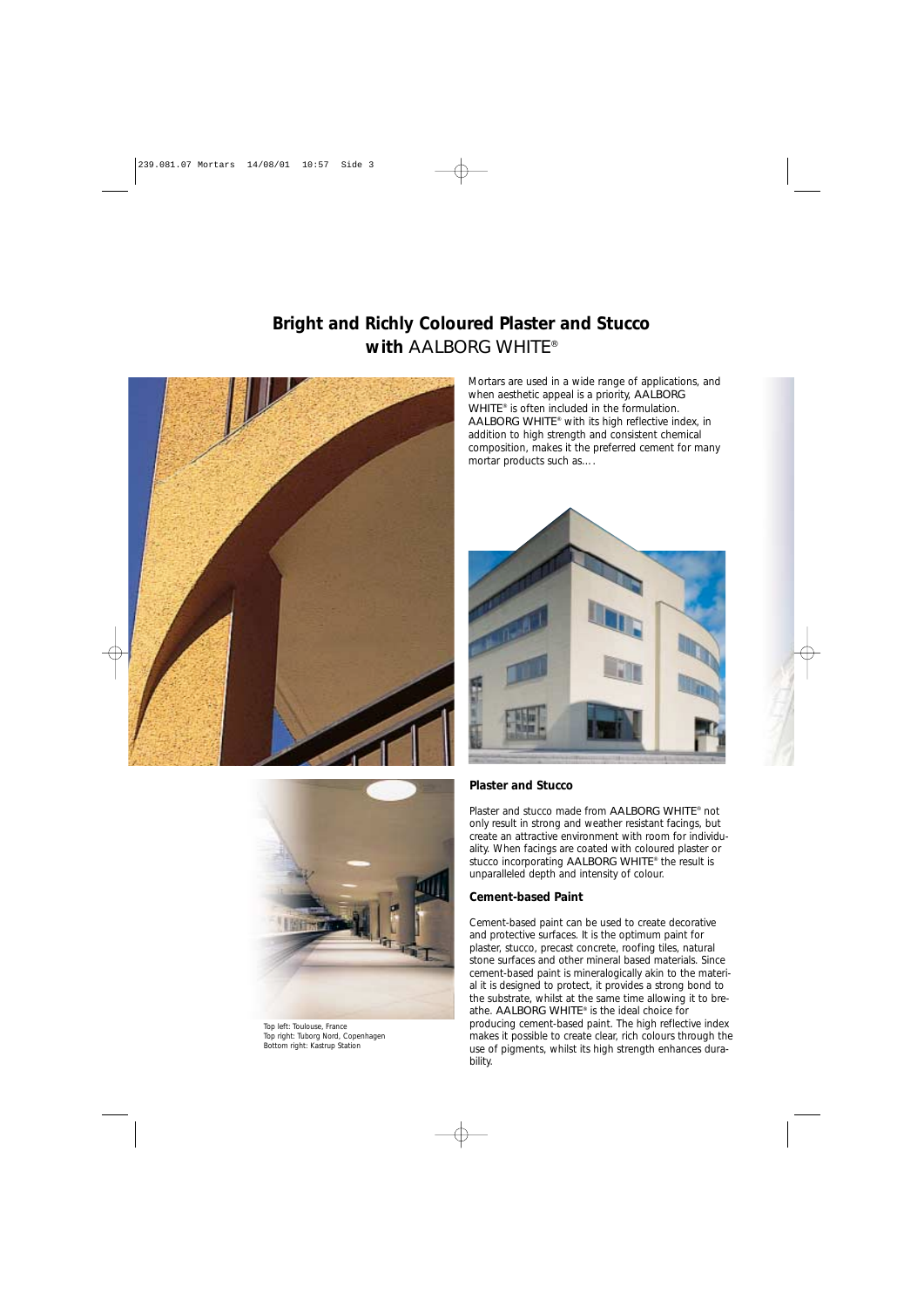

## **adds a New Dimension to Architectural Design**



### **Pointing Mortar**

Pointing mortar is produced from AALBORG WHITE® instead of grey cement where sharp contrast or light coloured bricks and blocks are desired.

#### **Flooring Based on** AALBORG WHITE®

The advantage of using mortar based on AALBORG WHITE<sup>®</sup> for floor toppings clearly lies in the high reflection of the finished surface, and the effect that this has on brightening up a room. In addition, AALBORG WHITE® ensures optimum strength and durability.

### **Adhesives and Joint Fillers**

Adhesives and joint fillers can be produced from AALBORG WHITE®. In cases where thin, lightly coloured tiles are used, it can be an advantage if the underlying adhesive is also lightly coloured. AALBORG WHITE® is the ideal binder for adhesives and joint fillers.



Top left: Norgesgade, Fredericia Bottom left: Martziusgaarden, Birkeroed Bottom right: Vestervoldgade, Nyborg